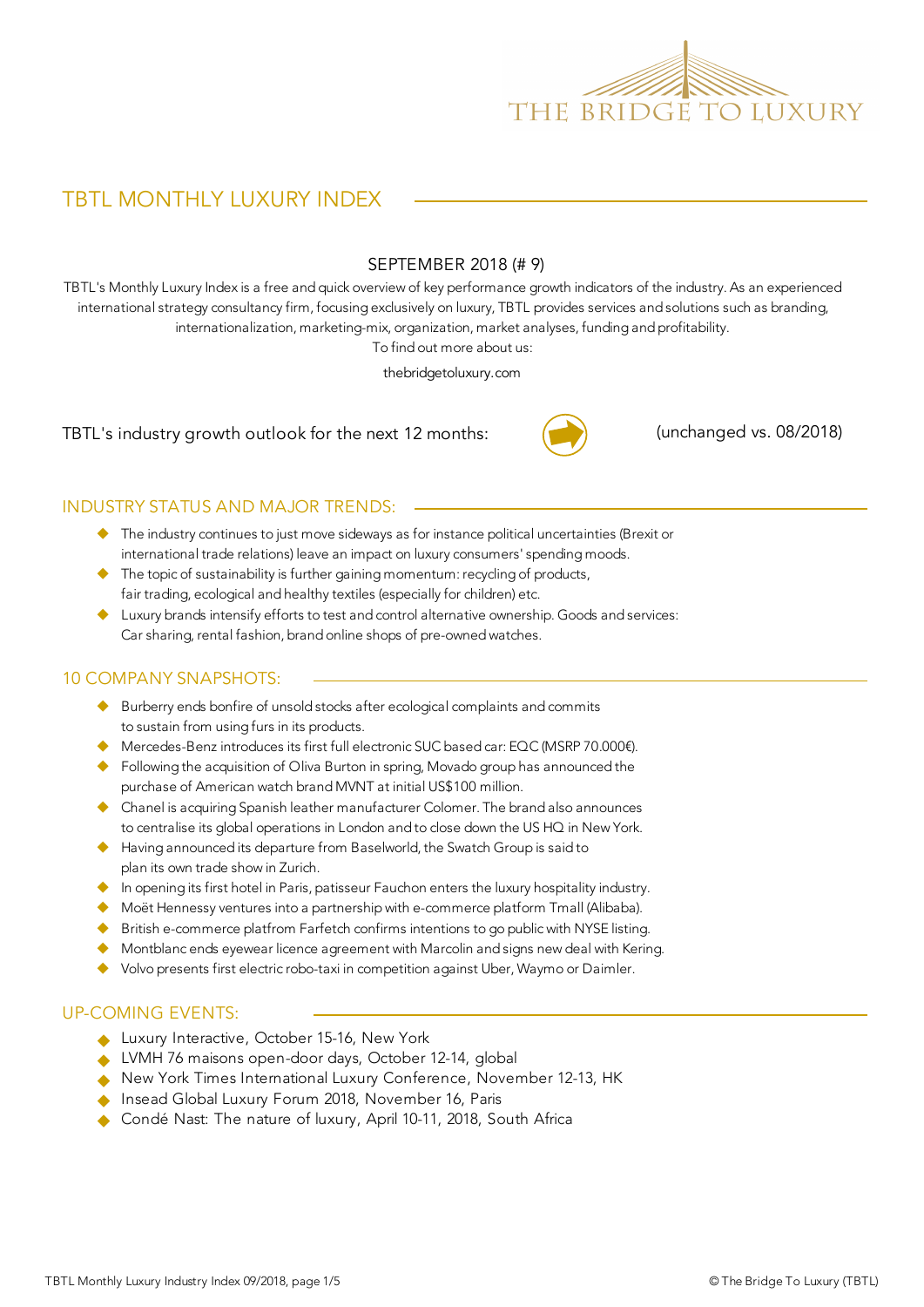

# TBTL MONTHLY LUXURY INDEX

(A) Development share prices in the luxury industry (in %)

| Company                 | YoY      | $5Y-0-5Y$ | CAGR 5Y        | Category             |
|-------------------------|----------|-----------|----------------|----------------------|
| Kering                  | 48,8%    | 202,7%    | 24,8%          | Luxury group         |
| <b>LVMH</b>             | 29,6%    | 130,5%    | 18,2%          | Luxury group         |
| Chow Tai Fook           | $-21,2%$ | $-22,2%$  | $-4,9%$        | Watches & Jewelry    |
| Citychamp               | $-6,6%$  | 119,5%    | 17,0%          | Watches & Jewelry    |
| Hengdeli                | $-25,4%$ | $-73,5%$  | $-23,3%$       | Watches & Jewelry    |
| Lao Feng Xiang          | $-16,1%$ | 40,2%     | 7,0%           | Watches & Jewelry    |
| Movado                  | 49,1%    | $-4,6%$   | $-0,9%$        | Watches & Jewelry    |
| Richemont               | $-4,4%$  | $-6,6%$   | $-1,4%$        | Watches & Jewelry    |
| Swatch Group            | $-0,8%$  | $-31,3%$  | $-7,2%$        | Watches & Jewelry    |
| Tiffany                 | 33,5%    | 59,9%     | 9,8%           | Watches & Jewelry    |
| Hugo Boss               | $-8,2%$  | $-28,4%$  | $-6,5%$        | Fashion              |
| Burberry                | 27,4%    | 37,2%     | 6,5%           | Fashion              |
| Brunello Cucinelli      | 45,6%    | 59,0%     | 9,7%           | Fashion              |
| Ferragamo               | $-14,3%$ | $-21,4%$  | $-4,7%$        | Fashion              |
| Hermès                  | 31,6%    | 111,0%    | 16,1%          | Fashion              |
| Michael Kors            | 50,2%    | $-3,6%$   | $-0,7%$        | Fashion              |
| Ralph Lauren            | 48,3%    | $-20,5%$  | $-4,5%$        | Fashion              |
| Moncler                 | 59,7%    |           | $ -$           | Fashion              |
| Mulberry                | $-61,6%$ | $-56,3%$  | $-15,3%$       | Fashion              |
| Prada                   | 25,0%    | $-53,5%$  | $-14,2%$       | Fashion              |
| Tapestry (Coach)        | 26,4%    | $-6,7%$   | $-1,4%$        | Fashion              |
| Tod's                   | $-0,6%$  | $-57,0%$  | $-15,5%$       | Fashion              |
| Estée Lauder            | 28,5%    | 98,3%     | 14,7%          | Skin care            |
| Shiseido                | 72,9%    | 341,2%    | 34,6%          | Skin care            |
| <b>BMW</b>              | $-3,9%$  | 3,8%      | 0,7%           | Cars                 |
| Ferrari                 | 20,6%    |           | $\overline{a}$ | Cars                 |
| Porsche                 | $-1,2%$  | $-17,3%$  | $-3,7%$        | Cars                 |
| Marriott                | 14,7%    | 200,7%    | 24,6%          | Travel               |
| Norweg. Cruises         | $-1,9%$  | 71,8%     | 11,4%          | Travel               |
| Luxottica               | 20,8%    | 45,3%     | 7,8%           | Eyewear              |
| Safilo                  | $-38,2%$ | $-75,9%$  | $-24,8%$       | Eyewear              |
| Sotheby's               | 1,2%     | 4,0%      | 0,8%           | Auctions             |
| S&P Global Luxury Index | 15,1%    | 38,3%     | 6,7%           | Index (80 companies) |

Sources: Reuters, S&P; month per 1st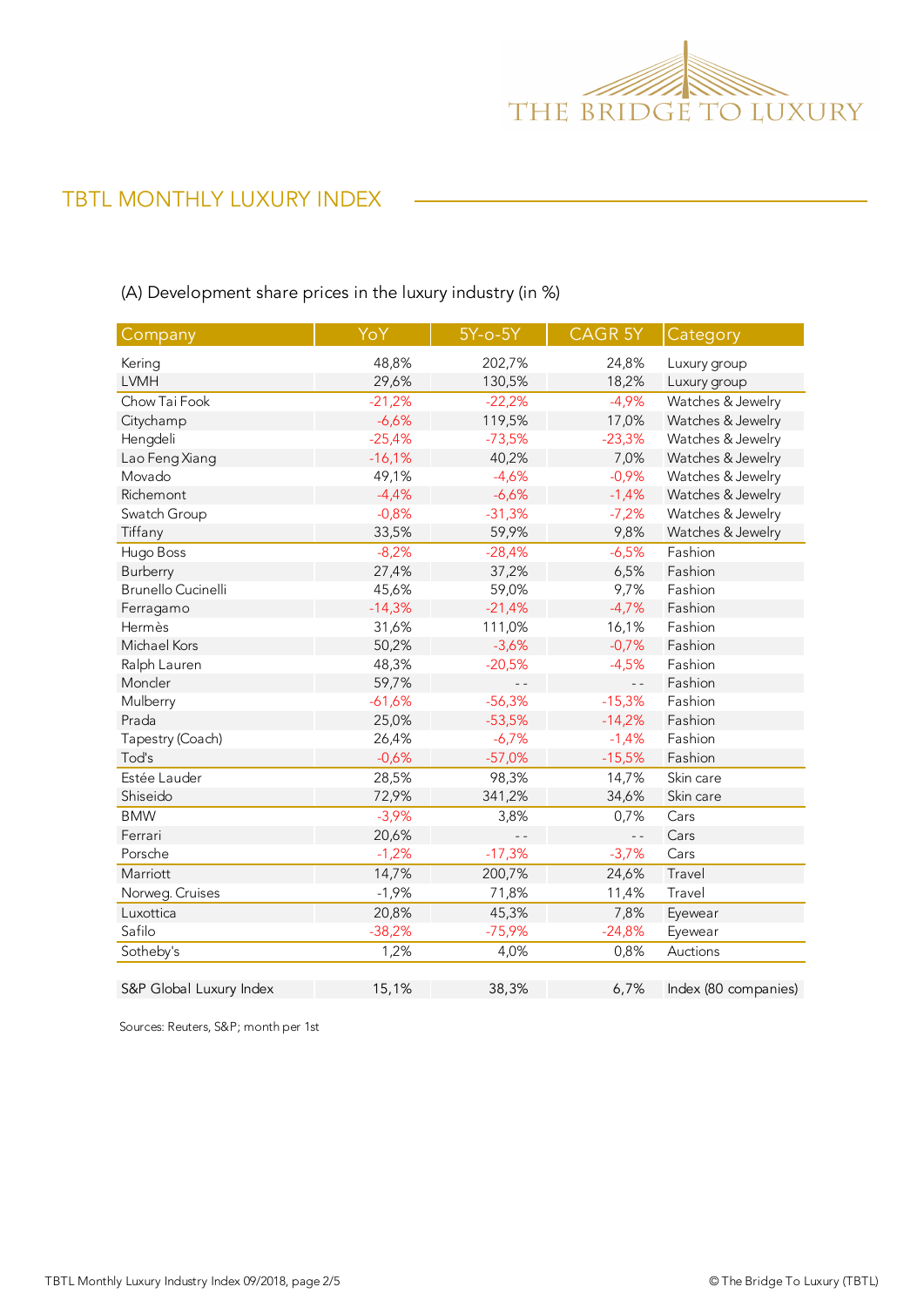

# TBTL MONTHLY LUXURY INDUSTRY SCOREBOARD (09/2018)

#### (B) Development selective industry indexes

(B1) Luxury cars: Quarterly growth rates (units sold in %)

| Company            | roll. $4Q$ | $5Y$ -o- $5Y$ | <b>CAGR 5Y</b> |
|--------------------|------------|---------------|----------------|
| Mercedes-Benz Cars | 2,0%       | 45,3%         | 7,8%           |
| <b>BMW</b>         | 10,2%      | 30,3%         | 5,4%           |
| Rolls-Royce        | $-1,5%$    | $-6,8%$       | $-1,4%$        |
| Audi               | 5,2%       | 15,3%         | 2,9%           |
| Bentley            | $-16,1%$   | $-7,3%$       | $-1,5%$        |
| Lamborghini        | 14,6%      | 112,0%        | 16,2%          |
| Porsche            | 1,7%       | 48,8%         | 8,3%           |
| Bugatti            | 304,8%     | 70,0%         | 11,2%          |
| Ferrari            | 4,9%       | 26,8%         | 4,9%           |
| All                | 5,7%       | 31,1%         | 5,6%           |

Source: company reports

#### (B2) Swiss watch exports growth rates (value in %)

| <b>Price Category</b>           | roll. 12 M | $5Y$ -o- $5Y$ | <b>CAGR 5Y</b> |
|---------------------------------|------------|---------------|----------------|
| Export value 0-200 CHF/unit     | $-4.4\%$   | $-19.4%$      | $-4,2%$        |
| Export value 201-500 CHF/unit   | 3,4%       | $-12,2%$      | $-2,6%$        |
| Export value 501-3.000 CHF/unit | 11,2%      | 1.9%          | 0,4%           |
| Export value > 3.000 CHF/unit   | 8,1%       | $-5.5%$       | $-1.1%$        |
| A                               | 7.7%       | $-5.3%$       | $-1.1\%$       |

Source: Swiss Watch Federation

#### (B3) Current production of superyachts

| number of superyachts |  | ⊬ت |
|-----------------------|--|----|

Source: Global Order Book, 2018, Boat International Media

#### (B4) Precious metals and diamonds (growth in %)

| Metal    | Yo)      | 5 Years   | <b>CAGR 5Y</b> |
|----------|----------|-----------|----------------|
| Gold     | $-8.4%$  | $-15,8%$  | $-3,4%$        |
| Silver   | $-16.7%$ | $-39.0\%$ | $-9,4%$        |
| Diamonds | 4,3%     | $-5.0%$   | $-1.0%$        |

Sources: Macrotrends (monthly quotes); IDEX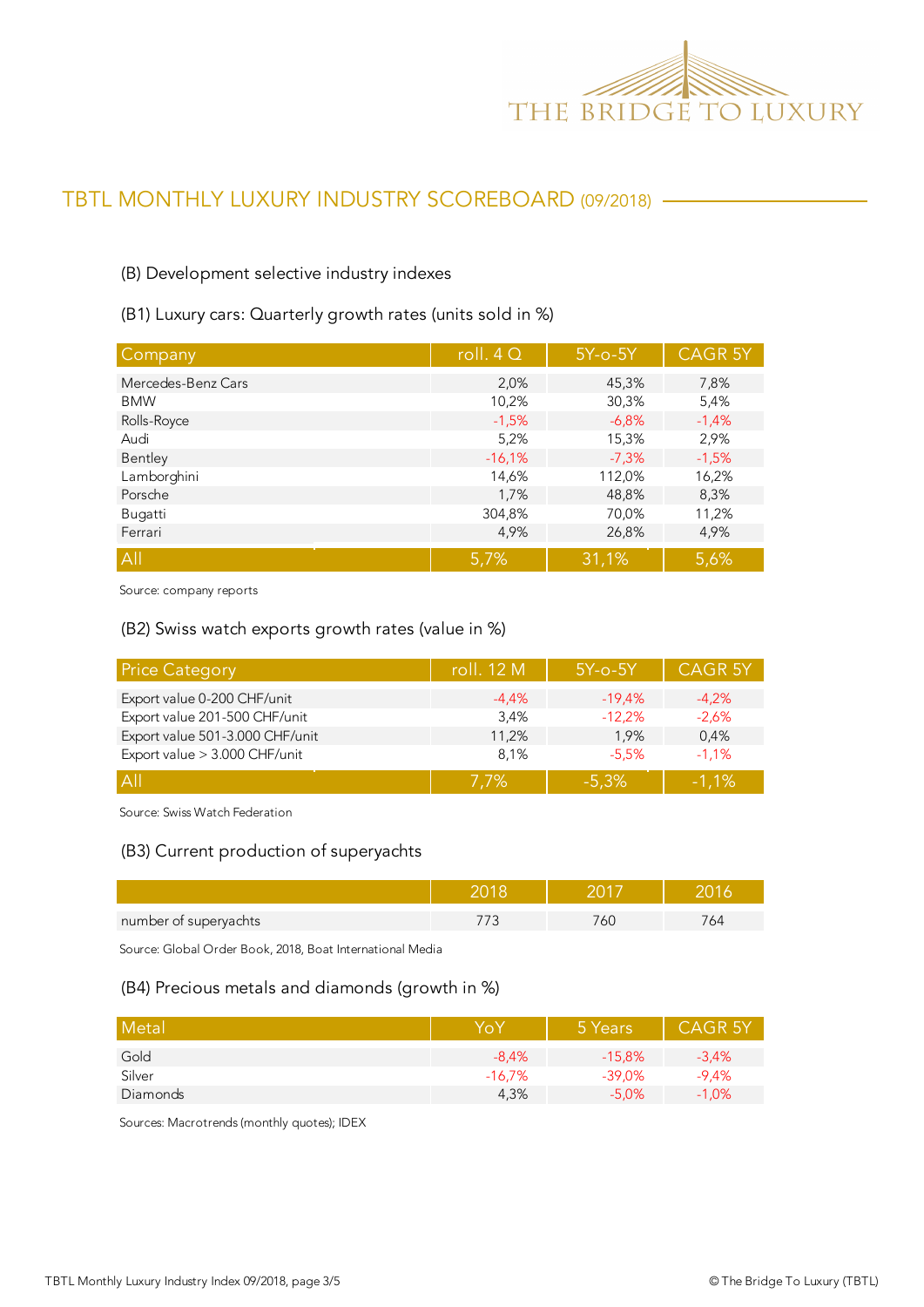

### TBTL MONTHLY LUXURY INDUSTRY SCOREBOARD (09/2018)

| Country                                                                            | 2016    | 2017 | 2018E | 2019E |
|------------------------------------------------------------------------------------|---------|------|-------|-------|
|                                                                                    |         |      |       |       |
| <b>USA</b>                                                                         | 1,5%    | 2,3% | 2,9%  | 2,7%  |
| $\frac{1}{\bullet}$<br>Brazil                                                      | $-3,5%$ | 1,0% | 1,8%  | 2,5%  |
| Japan                                                                              | 1,0%    | 1,7% | 1,0%  | 0,9%  |
| China                                                                              | 6,7%    | 6,9% | 6,6%  | 6,4%  |
| Hong Kong<br>$\mathcal{P}^{\mathcal{S}^{\mathcal{S}}}_{\mathcal{S}^{\mathcal{S}}}$ | 2,1%    | 3,8% | 3,6%  | 3,1%  |
| India<br>$\bullet$                                                                 | 7,1%    | 6,7% | 7,3%  | 7,5%  |
| е<br><b>UAE</b>                                                                    | 3,0%    | 0,5% | 2,0%  | 3,0%  |
| Russia                                                                             | $-0,2%$ | 1,5% | 1,7%  | 1,5%  |
| France                                                                             | 1,1%    | 2,3% | 1,8%  | 1,7%  |
| Germany                                                                            | 1,9%    | 2,5% | 2,2%  | 2,1%  |
| Italy                                                                              | 0,9%    | 1,5% | 1,2%  | 1,0%  |
| Spain<br><b>图</b>                                                                  | 3,3%    | 3,1% | 2,8%  | 2,2%  |
| $\ddot{}$<br>Switzerland                                                           | 1,4%    | 1,1% | 2,3%  | 2,0%  |
| $\frac{\sum x_i}{\sum x_i}$<br>Great Britain                                       | 1,8%    | 1,7% | 1,4%  | 1,5%  |
| World<br>₩                                                                         | 3,2%    | 3,7% | 3,9%  | 3,9%  |

### (C) GDP annual growth rate (in %)

Source: IMF, 07.2018

### (D) Currencies exchange rates against the Euro (change in %)

| Currency                               | 1 Month | 6 Months | 12 Months |
|----------------------------------------|---------|----------|-----------|
| US <sub>5</sub>                        | 0,7%    | 5,0%     | 2,4%      |
| $\blacksquare$<br><b>BRL</b>           | $-7,4%$ | $-18,6%$ | $-25,9%$  |
| <b>CNY</b>                             | 0,4%    | $-2,3%$  | $-1,5%$   |
| HK\$<br>$\frac{\sqrt{2}}{2\sqrt{3}}$   | 0,6%    | 4,7%     | 2,1%      |
| <b>JPY</b>                             | 1,3%    | 1,0%     | 1,6%      |
| <b>INR</b><br>$\bullet$                | $-2,9%$ | $-3,1%$  | $-8,0%$   |
| <b>RUB</b>                             | $-6,8%$ | $-13,2%$ | $-14,0%$  |
| ٠<br><b>CHF</b>                        | 3,0%    | 2,6%     | 1,7%      |
| $\frac{\sum x}{\sum x}}$<br><b>GBP</b> | $-0.6%$ | $-0.8%$  | 2,5%      |

Source: Oanda, per first of month